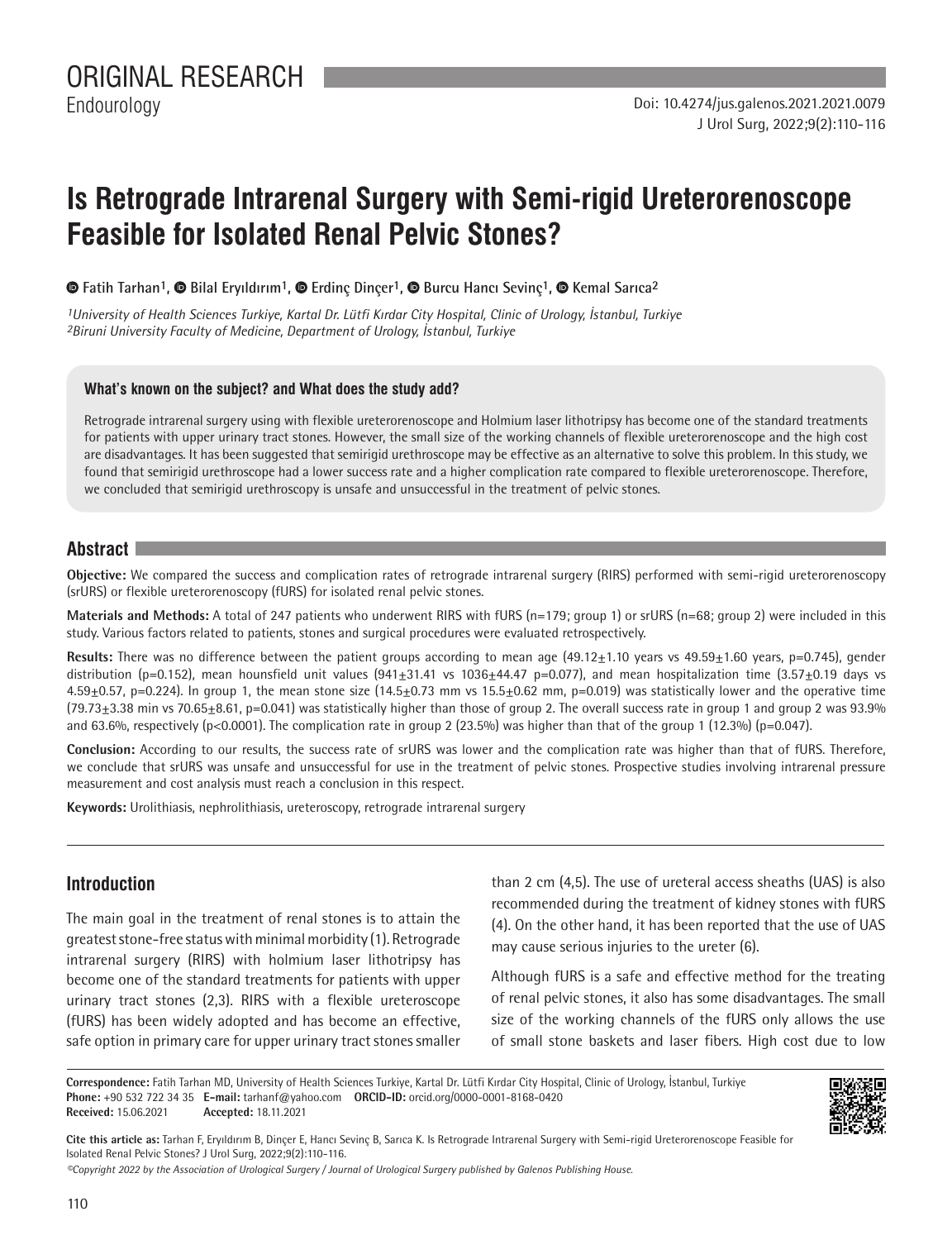physical durability remains a major disadvantage (7). Disposable devices developed to solve this problem, unfortunately, cannot eliminate the problem (8).

Semirigid ureteroscope (srURS) application is not preferred in the treatment of the renal stones due to its limited maneuverability and difficult access to the calyces. Furthermore, infectious complications and kidney damage directly related to increased intrarenal pressures may occur during srURS procedures (9). However, previous studies have reported that some patients with renal pelvis stones can be treated with srURS (10,11). The advantage of using srURS in these patients is that it allows for larger sized working equipment due to the wider working channel and a better visualization can be achieved with a high irrigation flow rate (10).

In this retrospective study, we performed RIRS with srURS or fURS for the treatment of isolated renal pelvic stones that were resistant or unsuitable for extracorporeal shock wave lithotripsy (ESWL). We evaluated the success and the complication rates of srURS and fURS.

# **Materials and Methods**

A total of 335 patients with isolated renal pelvis stones who had undergone RIRS between January 2015 and December 2018 were assessed for participation in this study. Sixty-seven patients were excluded because they did not meet the inclusion criteria. A total of 267 patients who underwent RIRS with srURS or fURS were included in the study. RIRS was performed using fURS (group 1) in 179 patients and with srURS (group 2) in 88 patients. In 20 patients (22.7%) in group 2, the treatment was started with srURS and was proceeded to fURS since the stone or renal pelvis could not be accessed using srURS. Therefore, the data of these patients were not analyzed further. As a result, a total of 247 patients were included in the study.

Patients' data were analyzed retrospectively from hospital medical databases. Patients over the age of 18 with renal pelvis stones, either refractory or not suitable to ESWL, were included in the study. Patients with non-opaque stones, caliceal stones, solitary kidney, ureteropelvic junction obstruction, ureteral strictures, congenital anomalies, bilateral cases, neurogenic lower urinary dysfunction, and those who received immunosuppressive therapy and pregnant patients were excluded from the study. This study was achieved accordance to Helsinki Declaration (193/2013). The study was approved by our Institutional Review Board (22.07.2020-2020/514/182/8), and written informed consent was obtained from all patients before the treatment.

The diagnosis of urolithiasis was made by imaging methods such as kidney-ureter-bladder radiography (KUB), ultrasonography and low-dose, non-contrast computed tomography (CT). However, all patients were evaluated preoperatively by CT. The longest dimension of a stone was calculated as the stone size. Preoperative medical history, physical examination, comorbidities, the presence of DJ stents and results of complete blood count, plasma urea and creatinine values, clotting profiles, urinalysis and urine cultures were noted. Data of postoperative body temperature, blood pressure, heart rate and respiratory rate were recorded. The patients were evaluated comparatively in terms of demographic findings (age, gender), CT attenuation values of the stones [Hounsfield Unit (HU)], stone size, and procedures (duration, hospital stay, additional surgical interventions, stone-free rate, and complication rates).

Urine cultures of all patients were sterile before RIRS procedure. Patients with the positive urine cultures were treated with appropriate antibiotics and operated after control urine cultures were sterile. Anticoagulant drugs were discontinued 5-7 days before the procedure. A preoperative Double-J (DJ) stent was not placed to patients routinely, it was applied in the presence of kidney obstruction and infection.

All surgical procedures were performed under general anesthesia in the lithotomy position. Intravenous antibiotic prophylaxis (third generation intravenous cephalosporin) were administered one hour before general anesthesia induction and continued for 3 days postoperatively. The guidewire (0.035 inch, polytetrafluoroethylene coated flexible type guidewire, Boston Scientific, Marlborough, Massachusetts, USA) was placed in the upper urinary tract under fluoroscopic control using a 6/7.5 Fr srURS (Fiber-ureterorenoscope Richard Wolf, Germany).

In those who underwent RIRS with srURS, it was entered into the system with the guidance of the guidewire. The stones were fragmented with a holmium YAG laser (Sphinx Jr, LISA, Germany) using a 272 μm holmium laser fiber (Flexifib, LISA, Germany) with an energy 0.5-0.8 Joule and a frequency of 12-15 Hertz until it was considered small enough to pass spontaneously. A zero tip nitinol basket was used to remove the stone fragments. In patients undergoing RIRS with fURS, at first a 9.5/11 Fr UAS (Flexor Cook Medical, Bloomington, Indiana, USA) and then subsequently a 7.5-Fr fURS (Karl Storz Flex-X2, Tuttlingen, Germany) were placed in the system. An irrigation fluid (saline) bag was placed 80 cm above patient's level and a manual hand pump was used to increase the pressure of the irrigation fluid if necessary. The stones were fragmented using the same method as for srURS. At the end of the RIRS procedure, the ureter was checked and the fURS was removed under vision.

When srURS/fURS could not be introduced to the ureter because of ureteral orifice stenosis, the ureteral orifice was dilated with a balloon (UroMax Ultra, Boston Scientific, Marlborough, MA, USA). In cases where srURS/fURS could not reach the upper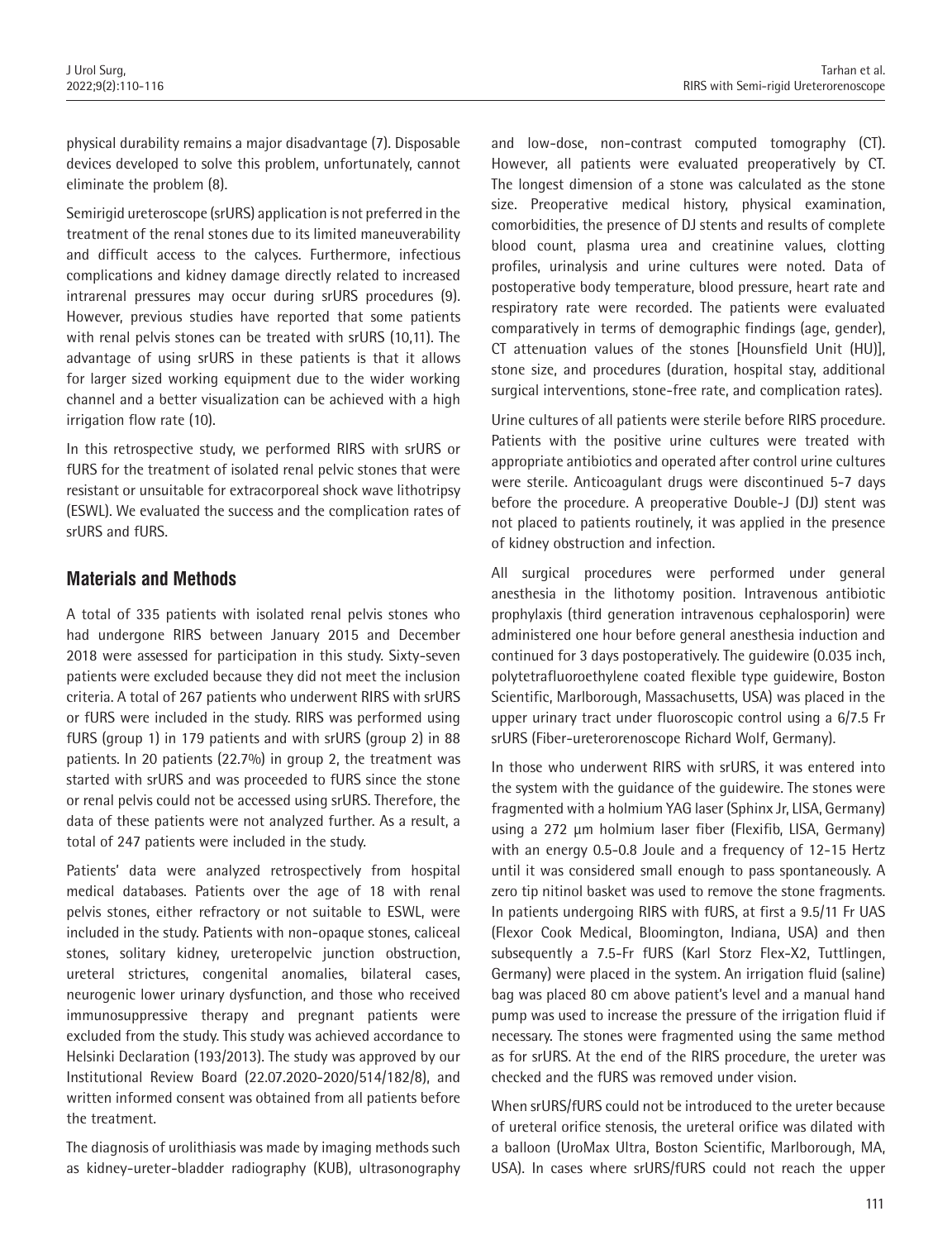urinary system, a DJ stent was placed into the ureter and procedure was repeated 2 or 3 weeks later.

The procedure was terminated after the stone-free status was confirmed by both ureterorenoscopy and fluoroscopy. At the end of the operation, DJ stent or ureter catheter was inserted in cases of ureteral trauma, residual fragments, bleeding, ureteral wall edema, a large stone burden (>1.5 cm), a longer operative time (>60 min), repeated access, impacted calculi, a recent history of urinary tract infection, and renal functional impairment. The operation time was calculated as the time from the ureteroscope entry into the ureteral orifice until the completion of the stent placement. The DJ stent was removed approximately 2-3 weeks after surgery in case of complete stone clearance.

Postoperative complications were scored according to the modified Clavien-Dindo classification (MCCS) (12). Complications such as postoperative fever, sepsis, and septic shock were categorized as infective complications. Postoperative fever was defined as an increase in body temperature to >38 °C, which continued for 48 hours. Sepsis was considered in the presence of a source of infection and systemic inflammatory response syndrome (having two or more of the following criteria: temperature <36 °C or >38 °C; heart rate >90/min; respiratory rate >12/min or PaCO $_2$ <32 mmHg; white cell count  $>$ 12.000 or <4.000/mm<sup>3</sup>). Severe sepsis was described as sepsis with organ dysfunction. Septic shock was accepted as an acute circulatory failure condition characterized by permanent arterial hypotension. Definitions of temporary and permanent hematuria defined by Mandal et al. (13) were accepted.

A KUB was performed on the first postoperative day to assess the location of the DJ stent and to check for the presence of residual stone. The patients were evaluated with KUB and/or urinary ultrasound in the first postoperative month and with low-dose non-contrast CT in the third postoperative month. The success rate in the third month after surgery was evaluated.

The results were classified as 'stone free (absence of any stone fragments)", "clinically insignificant residual fragments (CIRFs) (the ≤4 mm non-obstructed asymptomatic residual stones) (7)" or "residual stones" (the >4 mm or symptomatic stones). success has been determined as stone-free status or the presence of CIRF.

## **Statistical Analysis**

The patients' data were presented as percentages, mean  $\pm$ standard error. D'Agostino & Pearson test was performed to determine whether the data followed a Gaussian distribution or not. Fisher exact probability test was used to compare the categorical variables. Student's t-test or Mann-Whitney U test was used to compare the two groups. Point-biserial correlation analysis was used for nominal/quantitative scale data, and Phi correlation analysis was used for nominal/nominal scale data (https://www.socscistatistics.com/). A multivariate logistic regression analysis was performed to identify factors potentially affecting the success and complications. Receiver operating characteristic plots were used to define the detection cut-off. Statistical calculations, except point-biserial and Phi correlation, were made using MedCalc® Version 20.010-64-bit software (https://www.medcalc.org free trial). P<0.05 was considered statistically significant.

## **Results**

The demographic data of the patients, characteristics of the stones and the procedures are given in Table 1. The mean stone size of the fURS group was statistically lower than that of the srURS group (p=0.019). The operative time of the fURS group was statistically longer than that of the srURS group (p=0.041). There were no differences between the groups in terms of other parameters (p<0.05) (Table 1).

The postoperative complications of the patients are shown in Table 2. There were no major ureteral injury in patients.

| Table 1. Demographic data and stone properties |        |                                                                                                                    |                 |            |  |
|------------------------------------------------|--------|--------------------------------------------------------------------------------------------------------------------|-----------------|------------|--|
| <b>Parameters</b>                              |        | Group 1 (fURS)                                                                                                     | Group 2 (srURS) | $p^*$      |  |
| Age                                            |        | $49.12 + 1.10$                                                                                                     | $49.59 + 1.60$  | $0.745*$   |  |
| Gender                                         | Female | 108/179                                                                                                            | 34/68           | $0.152***$ |  |
|                                                | Male   | 71/179                                                                                                             | 34/68           |            |  |
| <b>Preoperative DJ stent</b>                   |        | 48/179 (26.80%)                                                                                                    | 14/68 (20.59%)  | $0.411***$ |  |
| Stone size                                     |        | $14.5 + 0.73$                                                                                                      | $15.5 + 0.62$   | $0.019*$   |  |
| Hounsfield unit                                |        | $941 + 31.41$                                                                                                      | $1036 + 44.47$  | $0.077*$   |  |
| Operative time                                 |        | $79.73 + 3.38$                                                                                                     | $70,65+8.61$    | $0.041*$   |  |
| Hospitalization time                           |        | $3.57 + 0.19$                                                                                                      | $4.59 + 0.57$   | $0.224*$   |  |
| <b>Balloon dilatation</b>                      |        | 31/179 (17.3%)                                                                                                     | 10/68 (14.7%)   | $0.705***$ |  |
| Postoperative DJ stent/ureter catheter         |        | 148/179 (82.7%)                                                                                                    | 63/68 (96.6%)   | $0.067**$  |  |
|                                                |        | DJ: Double J, *Mann-Whitney-U, **: chi-square, fURS: Flexible ureterorenoscopy, srURS: Semi-rigid ureterorenoscopy |                 |            |  |

112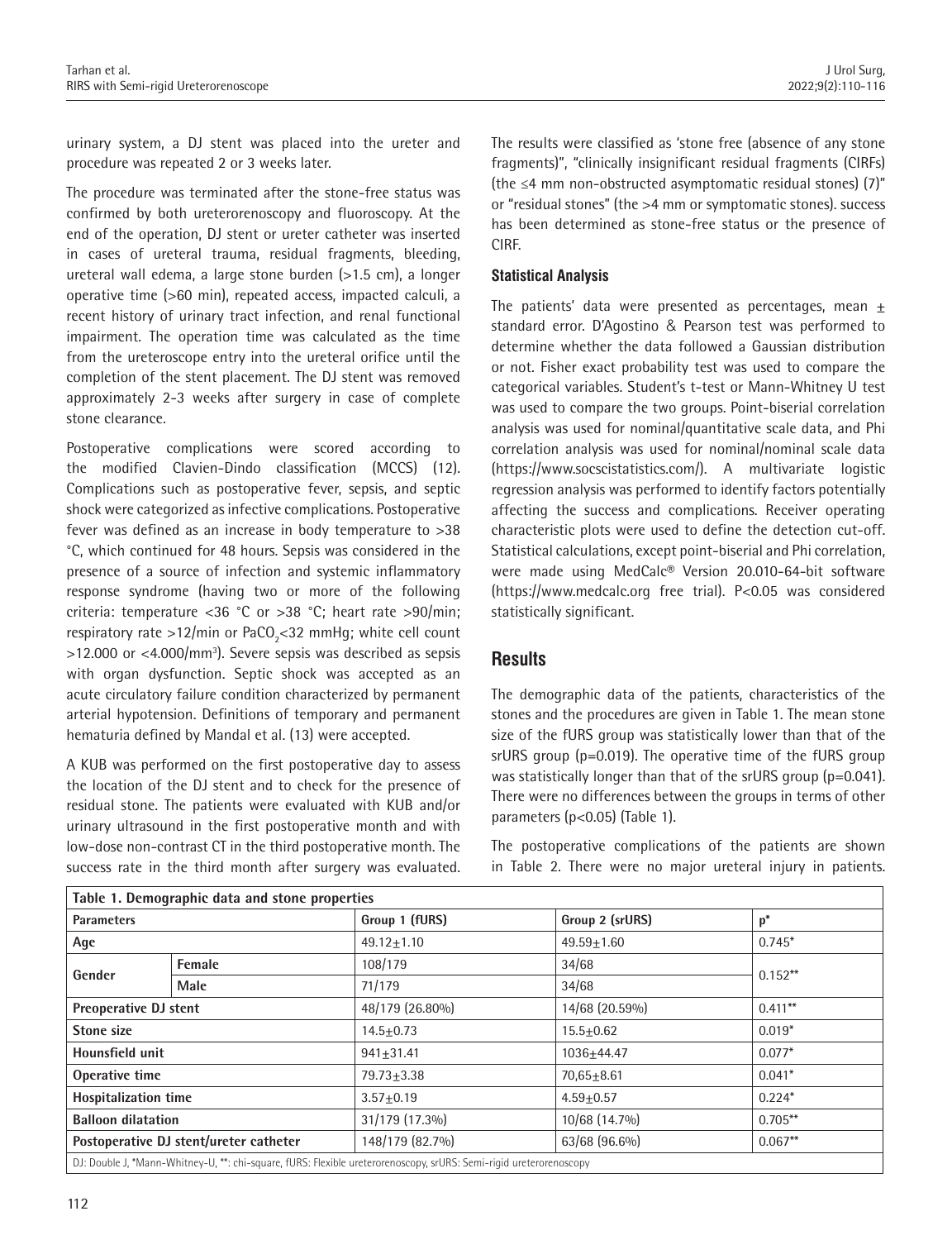Tarhan et al. RIRS with Semi-rigid Ureterorenoscope

The overall complication rate in the srURS group (23.5%) was higher than that in the fURS group  $(12.3\%)$   $(p=0.047)$ . The most common complications were ureteral stones requiring intervention in 14 patients (5.7%) and transient hematuria in 13 patients (5.3%). Emergency DJ stent or nephrostomy was applied to 12 patients, and endoscopic stone treatment was performed in 2 patients because to the ureteral stones. There were no statistically significant differences between the groups in terms of the rate of additional interventions (p=0.066). Infective complications were seen in 6 patients (3.4 %) in group 1 and 5 patients (7.4 %) in group 2 (p=0.181). A statistically significant difference was not found between the groups in terms of transient hematuria (p=0.757). Persistent hematuria was not observed in any patient. There was no grade 4 or 5 complications according to MCCS. (Table 2).

As seen in Table 3, the mean HU value was lower and the mean operative time was longer in patients with complications (p<0.05). No differences were observed in the development of complications in terms of gender (p=0.668) and the presence of preoperative DJ stents (p=0.621) (Table 3).

While there was a positive correlation between the development of complications and the type of operation (phi=0.165; p=0.009), and the operative time  $(r_{\phi}=0.281; \; p=0.003)$ , there was a negative correlation between the HU value and the development of complications  $(r_{\text{ph}}=-0.172; \text{ p}=0.015)$ . Logistic regression analysis revealed only the operative time as a statistically significant factor associated with complications [odds ratio 1.027, 95% confidence interval (CI) 1.0063- 1.0473, p=0.010]. The optimal threshold of the operation

time for complications was >85 min (sensitivity 87.50% and specificity 60.64%; 95% CI 50.0-70.6). The HU cut-off level for complications was calculated as ≤570 (sensitivity 46.15% and specificity 81.44%, 95% CI 74.7-87.0) (Table 4).

The stone-free, CIRFs, and the residual stone rates were 80.4%  $(n=144)$ , 13.4%  $(n=24)$ , 6.1%  $(n=11)$  in the fURS group. In the srURS group, the stones of 77.3% of the patients could be achieved and the treatment was successful in 82.4% of the patients. However, when patients whose stones could not be achieved with srURS were added to the srURS failure rate, the stone-free, CIRF, and residual stone rates were found to be 56.8% (n=50), 6.8% (n=6) and 36.4% (n=32) in the srURS group, respectively. In this case, the overall success rate was 93.9% ( $n=168$ ) in the fURS group and 63.6% ( $n=56$ ) in the srURS group. A statistically significant difference was observed between the two groups in terms of success rates  $(p<0.0001)$ .

As shown in Table 5, the mean stone size was larger and the mean operative time was longer in patients with unsuccessful treatment than the patients with successful treatments (p<0.05). There was no difference in the success rate in terms of gender  $(p=0.335)$  and the presence of preoperative DJ stents (p=0.751). Negative correlations were found between the success of treatment with the stone size  $(r_{\text{obs}}=$ 0.277; p=0.00007) and with the operative time  $(r_{\text{ph}}=0.249;$ p=0.016). Logistic regression analysis did not reveal any statistically significant factors associated with treatment success. The optimal threshold of the operation time was ≤80 min (sensitivity 68.33% and specificity 61.90%; 95% CI 55.0-

| Table 2. The distribution of complications between groups according to the modified Clavien-Dindo classification |                                   |                             |                         |                         |       |
|------------------------------------------------------------------------------------------------------------------|-----------------------------------|-----------------------------|-------------------------|-------------------------|-------|
| <b>Degree</b>                                                                                                    | Complication                      | Overall $(n=247)$<br>n(0/0) | $fURS(n=179)$<br>n(0/0) | $srURS(n=68)$<br>n(0/0) | $p^*$ |
|                                                                                                                  | Temporary hematuria               | 13(5.3)                     | 9(5.0)                  | 4(5.9)                  | 0.757 |
|                                                                                                                  | Fever                             | 1(0.4)                      | 0(0)                    | 1(1.5)                  | 0.181 |
| $\overline{2}$                                                                                                   | UTI, pyelonephritis, SIRS, sepsis | 10(4.0)                     | 6(3.4)                  | 4(5.9)                  |       |
| 3a                                                                                                               | DJ stent or nephrostomy           | 12(4.9)                     | 7(3.9)                  | 5(7.4)                  | 0.066 |
| 3 <sub>b</sub>                                                                                                   | Endoscopic stone treatment        | 2(0.8)                      | 0(0)                    | 2(2.9)                  |       |
| <b>Total</b>                                                                                                     |                                   | 38(15.4)                    | 22(12.3)                | 16(23.5)                | 0.047 |
| UTI: Urinary tract infection, SIRS: Systemic inflammatory response syndrome, DJ: Double J. *chi-square           |                                   |                             |                         |                         |       |

| Table 3. Characteristics of patients with and without complications |                                         |                                             |       |  |
|---------------------------------------------------------------------|-----------------------------------------|---------------------------------------------|-------|--|
|                                                                     | Patients with complications<br>$(n=36)$ | Patients without complications<br>$(n=211)$ | $p^*$ |  |
| Age                                                                 | $49.42 + 3.11$                          | $49.20 + 0.92$                              | 0.948 |  |
| Hounsfield unit                                                     | 771.2+81.90                             | $986,8+25,72$                               | 0.019 |  |
| Stone size                                                          | $15.88 + 1.48$                          | $13.79 + 0.38$                              | 0.159 |  |
| Operative time                                                      | $111.3 + 10.76$                         | $76.00 + 3.10$                              | 0.005 |  |
| <b>Hospitalization time</b>                                         | $7.25 + 1.56$                           | $3.45 + 0.15$                               | 0.028 |  |
| *Mann-Whitney U                                                     |                                         |                                             |       |  |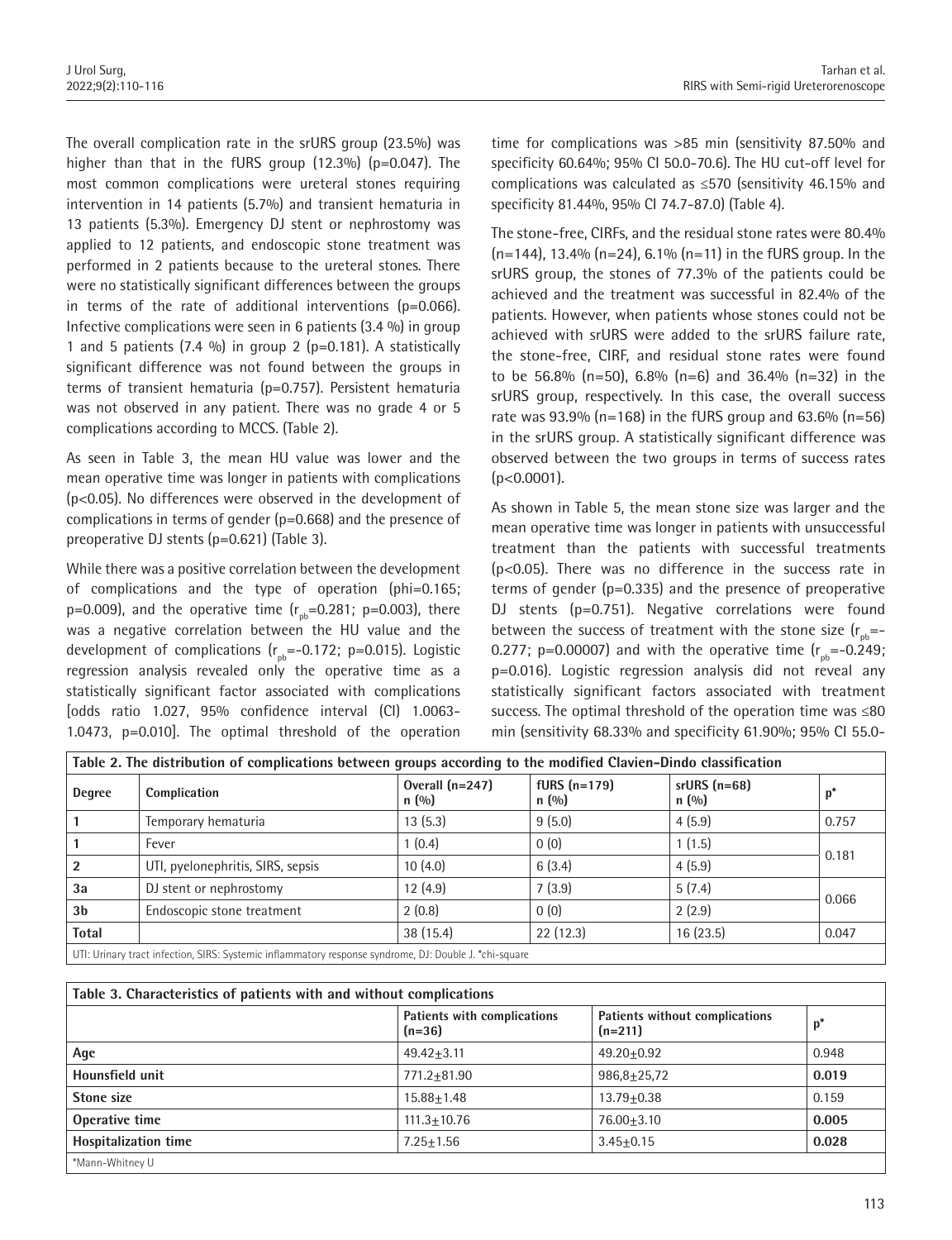79.7) for success. The cut-off level of stone size for success was calculated as ≤12 mm (sensitivity 56.52% and specificity 69.41 %, 95% CI 58.5-79.0) (Table 5).

# **Discussion**

There are few studies in the literature regarding the use of semirigid ureteroscopy in the treatment of renal stones. The first reported study was conducted by Nakayama (14) in 1998 using rigid ureterorenoscopy and ultrasonic lithotripter in 10 patients with renal pelvis stone. In this series, 70% success rates and urinary extravasation as a complication were reported. Subsequently, Ebert and Schafhauser (15) in 2008 treated kidney stones with srURS and laser by repositioning the stones into the renal pelvis in 12 patients. The overall success rate was 92%, and no complications were reported. Bryniarski et al. (16) treated 32 patients with renal stones larger than 2 cm with srURS and lasers in 2012. The success rate was determined as 75% and they did not report any serious complications. Mursi et al. (17) reported the results of RIRS with srURS in 15 patients with renal pelvis stones in 2013. The success rate was reported as 53%.

There are only two studies comparing the success of srURS and fURS. Atis et al. (11) reported the results of RIRS with srURS in 47 patients with isolated renal pelvic stones in 2012. Stone could be reached with srURS in 53% of the patients. The success rate was reported as 76% in the srURS group and 86.4% in the fURS group. There was no significant difference between the groups in terms of stone-free rates, complication rates, and length of hospital stay. In another study, Süer et al. (10) reported that 88 patients with isolated 1-2 cm diameter renal pelvis stones underwent RIRS by laser using rigid URS in 2015, and 55% of these patients could be treated without fURS. The success rate was reported as 83% in the srURS group and 87% in the fURS group. No major complications have been reported in this study  $(10)$ .

It was reported that the predictors of reaching the stone during RIRS with srURS were the female gender (10,11), the patients' height (10), and the lower degree of hydronephrosis (10). However, the success rates in gender groups both in this study and in the Atis et al. (11) study were similar. Additionally, Atis et al. (11) reported that the degree of hydronephrosis did not affect stone-free rates in both groups.

The rate of access to renal pelvis stones (77%) in this study was higher than those of other studies (10,11). This might be due to the use of srURS with a small diameter. The success rate of RIRS with srURS in this study was lower than those of other studies previously conducted (10,11,14-16). A disadvantage of srURS is that it has a limited maneuvering capacity. When stone fragments migrated to the calyx, srURS could not access the stone. Thus, RIRS with srURS could lead to a lower stonefree rate than fURS. In the literature, comparable to our results, the operation time of the fURS group was reported to be longer than that of the srURS group (11). It was reported that there was a negative correlation between the success and

|                              | Complication      |       | <b>Success</b>    |         |
|------------------------------|-------------------|-------|-------------------|---------|
| <b>Factors</b>               | $r_{\rm sh}$ /phi | p     | $r_{\rm nb}$ /phi | p       |
| Age                          | $0.005*$          | 0.943 | $0.087*$          | 0.222   |
| Gender                       | $-0.033**$        | 0.399 | $0.066**$         | 0.350   |
| <b>Preoperative DJ stent</b> | $0.031**$         | 0.629 | $0.009**$         | 0.893   |
| <b>Method of RIRS</b>        | $0.165***$        | 0.009 | $-0.092**$        | 0.807   |
| Hounsfield unit              | $-0.172*$         | 0.015 | $0.114*$          | 0.147   |
| Stone size                   | $0.106*$          | 0.099 | $-0.277*$         | 0.00007 |
| Operative time               | $0.281*$          | 0.003 | $-0.249*$         | 0.016   |

| Table 5. Characteristics of patients with successful and non-successful treatment |                                                 |                                                  |          |  |  |
|-----------------------------------------------------------------------------------|-------------------------------------------------|--------------------------------------------------|----------|--|--|
|                                                                                   | Patients with successful treatment<br>$(n=224)$ | Patients with unsuccessful treatment<br>$(n=23)$ | $p^*$    |  |  |
| Age                                                                               | $50.17 + 1.30$                                  | $47.79 + 1.44$                                   | 0.222    |  |  |
| Hounsfield unit                                                                   | 989.9+36.35                                     | $912.3 + 38.41$                                  | 0.153    |  |  |
| Stone size                                                                        | $12.45 + 0.47$                                  | $15.69 + 0.68$                                   | 0.0001   |  |  |
| Operative time                                                                    | 72.73+4.36                                      | $89.62 + 5.34$                                   | < 0.0001 |  |  |
| <b>Hospitalization time</b>                                                       | $3.72 + 0.23$                                   | $3.88 + 0.40$                                    | 0.326    |  |  |
| *Mann-Whitney U                                                                   |                                                 |                                                  |          |  |  |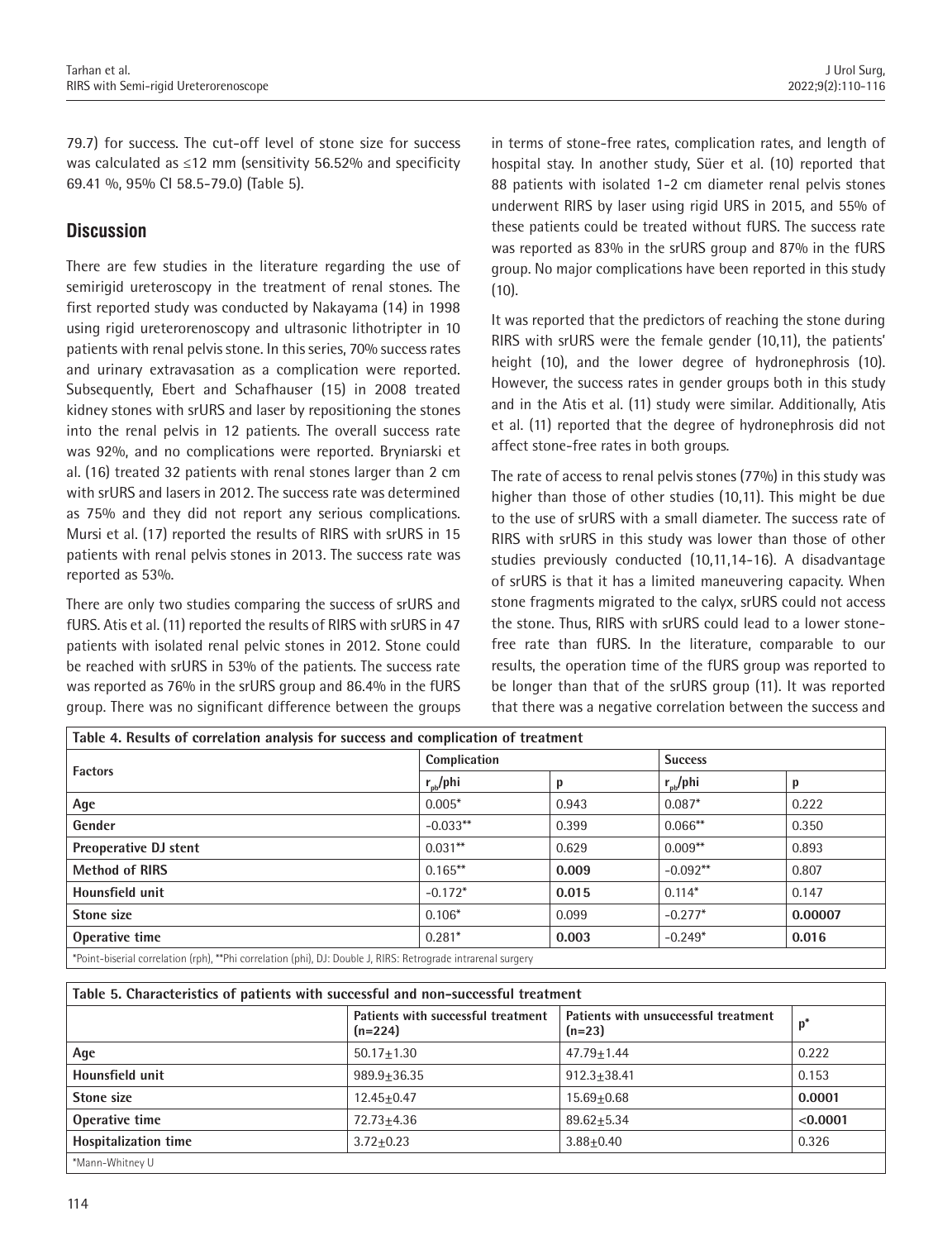the stone size in RIRS (18). In our study, it was found that there was a moderate negative correlation between the success of treatment and the stone size and the operative time. In our study, unlike other studies, complications were given according to MCCS.

Complication rates in the srURS group were higher than those in the fURS group ( $p < 0.047$ ). Our complication rates (15.4%) were consistent with the complication rates of RIRS in the literature (13,19,20). According to our findings, low HU value (≤570), long operation time (>85 min), and performing RIRS with srURS are associated with complications. Some studies found that the development of complications related to RIRS was affected by the stone size and the duration of the operation (19,21). In addition, the development of infective complications was associated with a long operative time (60 min) and high stone burden (22,23). Another disadvantage of srURS is the possibility of developing complications secondary to intrarenal reflux, which might develop due to increased intrarenal pressure during the procedure (9,24).

An interesting finding of our study was that a weak negative correlation was found between the HU value of the stone and the development of complications. The reason for developing more common complications in patients with low HU values might be that these were infection stones. Furthermore, this situation could be confirmed by performing a stone analysis.

## **Study Limitations**

Despite these strengths, our study had some limitations. First, the study was retrospective nature. The second limitation was that there was no intrarenal pressure measurement was during RIRS. Lastly, the cost analysis has not been done.

# **Conclusion**

In our study, srURS may be sufficient for the fragmentation of stones when stone can be achieved with srURS in 82% of patients. However, the overall success rate of srURS was lower and the complication rate was higher than that of fURS. Therefore, we conclude that srURS is unsafe and unsuccessful for use in the treatment of pelvic stones. Prospective studies involving intrarenal pressure measurement and cost analysis must reach a conclusion in this respect.

## **Ethics**

**Ethics Committee Approval:** The study was approved by our Institutional Review Board (22.07.2020-2020/514/182/8).

**Informed Consent:** Written informed consent was obtained from all patients before the treatment.

**Peer-review:** Internally peer-reviewed.

#### **Authorship Contributions**

Surgical and Medical Practices: F.T., B.E., K.S., Concept: F.T., B.E., K.S., Design: F.T., B.E., K.S., Data Collection or Processing: F.T., E.D., B.H.S., Analysis or Interpretation: F.T., B.E., E.D., B.H.S., K.S., Literature Search: F.T., E.D., B.H.S., Writing: F.T., B.E., E.D., B.H.S., K.S.

**Conflict of Interest:** No conflict of interest was declared by the authors.

**Financial Disclosure:** The authors declare that they have no relevant financial.

## **References**

- 1. Betschart P, Zumstein V, Jichlinski P, Herrmann TRW, Knoll T, Engeler DS, Müllhaupt G, Schmid HP, Abt D. Spoilt for Choice: A Survey of Current Practices of Surgical Urinary Stone Treatment and Adherence to Evidence-Based Guidelines among Swiss Urologists. Urol Int 2019;103:357-363.
- 2. Johnson GB, Portela D, Grasso M. Advanced ureteroscopy: wireless and sheathless. J Endourol 2006;20:552-555.
- 3. Yoshida T, Inoue T, Abe T, Matsuda T. Evaluation of Intrapelvic Pressure When Using Small-Sized Ureteral Access Sheaths of ≤10/12F in an Ex Vivo Porcine Kidney Model. J Endourol 2018;32:1142-1147.
- 4. Türk C, Neisius A, Petrik A, Seitz C, Skolarikos A, Thomas K, Gambaro G, Davis NF, Donaldson JF, Lombardo R, Tzelves L. EAU Guidelines: Urolithiasis. https://uroweb.org/guideline/urolithiasis/
- 5. Assimos D, Krambeck A, Miller NL, Monga M, Murad MH, Nelson CP, Pace KT, Pais VM Jr, Pearle MS, Preminger GM, Razvi H, Shah O, Matlaga BR. Surgical management of stones: American Urological Association/Endourological Society Guideline, part I. J Urol 2016;196:1153-1560.
- 6. Traxer O, Thomas A. Prospective evaluation and classification of ureteral wall injuries resulting from insertion of a ureteral access sheath during retrograde intrarenal surgery. J Urol 2013;189:580-584.
- 7. Kramolowsky E, McDowell Z, Moore B, Booth B, Wood N. Cost Analysis of Flexible Ureteroscope Repairs: Evaluation of 655 Procedures in a Community-Based Practice. J Endourol 2016;30:254-256.
- 8. Talso M, Goumas IK, Kamphuis GM, Dragos L, Tefik T, Traxer O, Somani BK. Reusable flexible ureterorenoscopes are more cost-effective than singleuse scopes: results of a systematic review from PETRA Uro-group. Transl Androl Urol 2019;8(Suppl 4):S418-S425.
- 9. Tokas T, Skolarikos A, Herrmann TRW, Nagele U; Training and Research in Urological Surgery and Technology (T.R.U.S.T.)-Group. Pressure matters 2: intrarenal pressure ranges during upper-tract endourological procedures. World J Urol 2019;37:133-142.
- 10. Süer E, Gülpinar Ö, Özcan C, Göğüş Ç, Kerimov S, Şafak M. Predictive factors for flexible ureterorenoscopy requirement after rigid ureterorenoscopy in cases with renal pelvic stones sized 1 to 2 cm. Korean J Urol 2015;56:138- 142.
- 11. Atis G, Gurbuz C, Arikan O, Canat L, Kilic M, Caskurlu T. Ureteroscopic management with laser lithotripsy of renal pelvic stones. J Endourol 2012;26:983-987.
- 12. Dindo D, Demartines N, Clavien PA. Classification of surgical complications: a new proposal with evaluation in a cohort of 6336 patients and results of a survey. Ann Surg 2004;240:205-213.
- 13. Mandal S, Goel A, Singh MK, Kathpalia R, Nagathan DS, Sankhwar SN, Singh V, Singh BP, Sinha RJ, Dalela D. Clavien classification of semirigid ureteroscopy complications: a prospective study. Urology 2012;80:995‐1001.